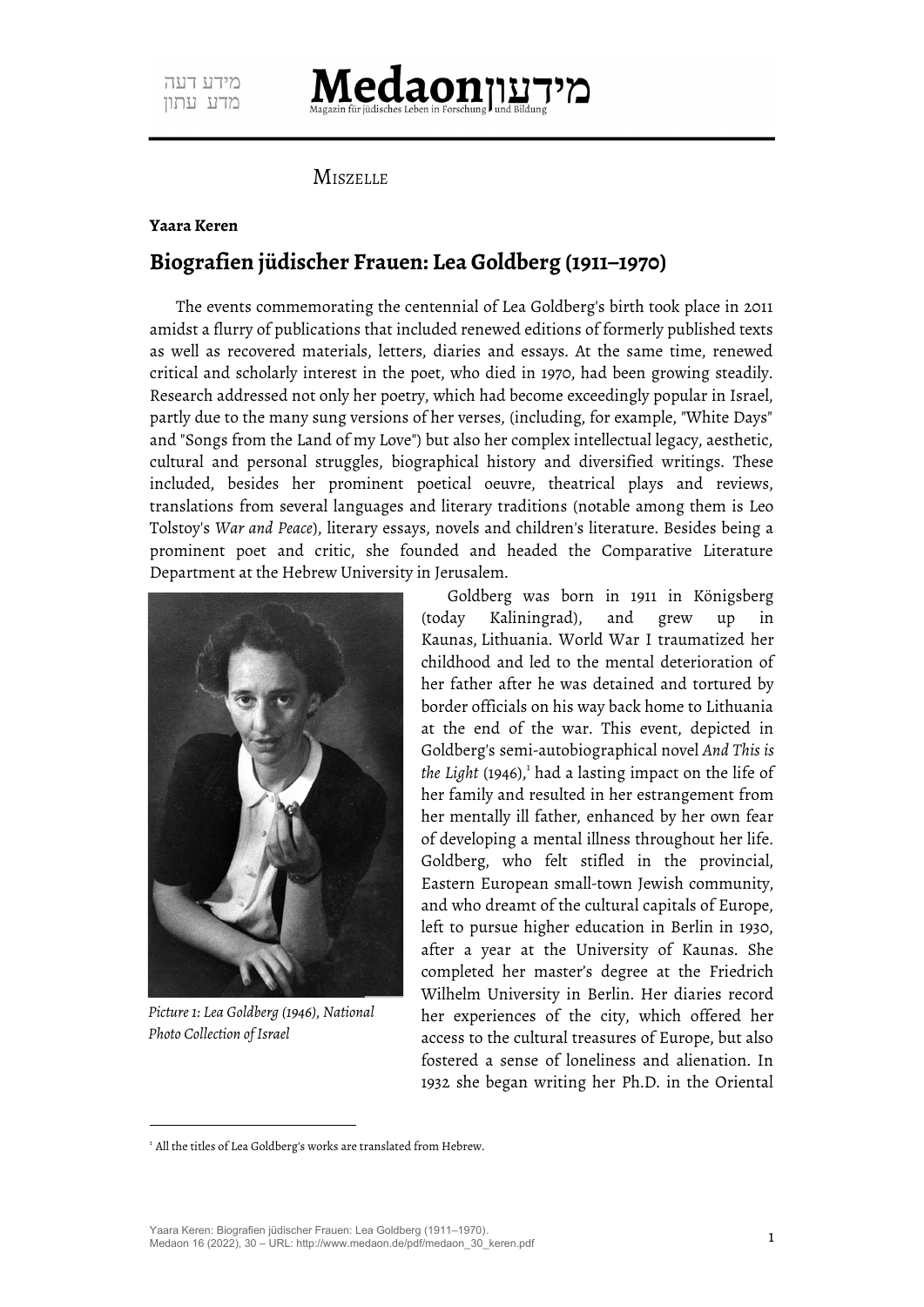<span id="page-1-0"></span>

Seminar in the University of Bonn, under the supervision of Prof. Paul Kahle. Her dissertation studied the Samaritan translation of the Bible, and she was awarded a Ph.D. in 1934, despite restrictions on Jewish students in Nazi Germany.<sup>[2](#page-1-1)</sup> The historical circumstances compelled her departure from Europe and permanent move to Pre-State Israel in the following year of 1935. Her emotionally laden parting from Germany and Europe is depicted in her debut novel *Letters from an Imaginary Journey* (1937) – a fictional literary travelogue laid out as a series of imaginary letters addressed to a forsaking lover. Her troubled relations to Europe and strong commitment to its cultural traditions of Humanism and Romanticism remained a vital force in her poetic oeuvre. It is also the subject of her 1938 essay "The Courage for the Mundane," in which an aesthetic debate on Realism and Romanticism in the context of the tide of Fascism threatening Europe and Western Civilization transforms into a discussion of the importance of both the mundane and the sublime in an individual's life and work.<sup>[3](#page-1-3)</sup>

<span id="page-1-4"></span><span id="page-1-2"></span>Goldberg's clear and accessible poetical mode, which is deceptively simple and unassuming, had been somewhat undervalued by her contemporaries, but is now seen as the key to her cultural endurance.<sup>[4](#page-1-5)</sup> Her modernistic poetry emphasizes the concrete, the ordinary and the everyday, and is wary of the fiery extremities of expressionistic passion, or visionary transcendence. Her first poetry volume, *Smoke Rings*, appeared in 1935 upon the poet's permanent move to Eretz Yisrael, and describes images of solitary confinement within the reflective and reflexive space of the poet's bedroom, amongst the evening shadows, in the wake of a forlorn love. As Giddon Ticotsky points out, the volume's emphasis on the personal and sentimental rather than the political and social and its distinctly European settings set it apart from the conventional Hebrew poetry written in 1930s Pre-State Israel. Goldberg's first years in Eretz Yisrael were a time of transition during which the poet experimented with various genres before reclaiming her poetical voice in her new homeland.<sup>[5](#page-1-7)</sup>

<span id="page-1-8"></span><span id="page-1-6"></span>Goldberg's second volume of poetry, *Green-Eyed Spike*, came out in 1939. In this volume she merges the natural landscapes of her native Lithuania with those of Eretz Yisrael, focusing on rustic scenes and characters and naïve experiences of childhood. Her next volume, *Song in the Villages*, from 1942, returns to Eastern European folklore, and as described by Tuvia Ruebner $^{\circ}$ , indirectly expresses Goldberg's first reaction to the horrors of World War II, alongside more direct references to current events in her journalistic essays. The following volume, *From My Old Home* (1944) famously depicts Goldberg's sense of duality, epitomized in the phrase "the pain of the two homelands" from the poem "Pine," in which she compares herself to the pine trees of Jerusalem: "Like you I was planted twice / and my roots are in two different landscapes."[7](#page-1-11) The poetry volume works,

<span id="page-1-10"></span><span id="page-1-1"></span>[<sup>2</sup>](#page-1-0) See Weiss, Yfaat: Lea Goldberg: Lehrjahre in Deutschland 1930-1933, Göttingen 2010.

<span id="page-1-3"></span>[<sup>3</sup>](#page-1-2) See Weisman, Anat: "After all of this, I will have to muster all of my 'courage for the mundane'": On Leah Goldberg's Paradigmatic Temperament, in PROOFTEXTS 33:2 (2013), pp. 222–250.

<span id="page-1-5"></span>[<sup>4</sup>](#page-1-4) See Ticotsky, Giddon: Light Along the Edge of a Cloud: Introduction to Lea Goldberg's Oeuvre, Tel Aviv 2011 [in Hebrew], p. 2; Bar-Yosef Hamutal: Lea Goldberg, Jerusalem 2012 [in Hebrew], pp. 11–22.

<span id="page-1-7"></span>[<sup>5</sup>](#page-1-6) See Gordinsky, Natasha: In Three Landscapes: Leah Goldberg's Early Writings, Jerusalem 2016 [in Hebrew].

<span id="page-1-9"></span>[<sup>6</sup>](#page-1-8) Ruebner, Tuvia: Lea Goldberg: Monography, Tel Aviv 1980 [in Hebrew], p. 69.

<span id="page-1-11"></span>[<sup>7</sup>](#page-1-10) Goldberg, Lea: Sooner and Later, Tel Aviv 1979 (1959) [in Hebrew], p. 182. My translation.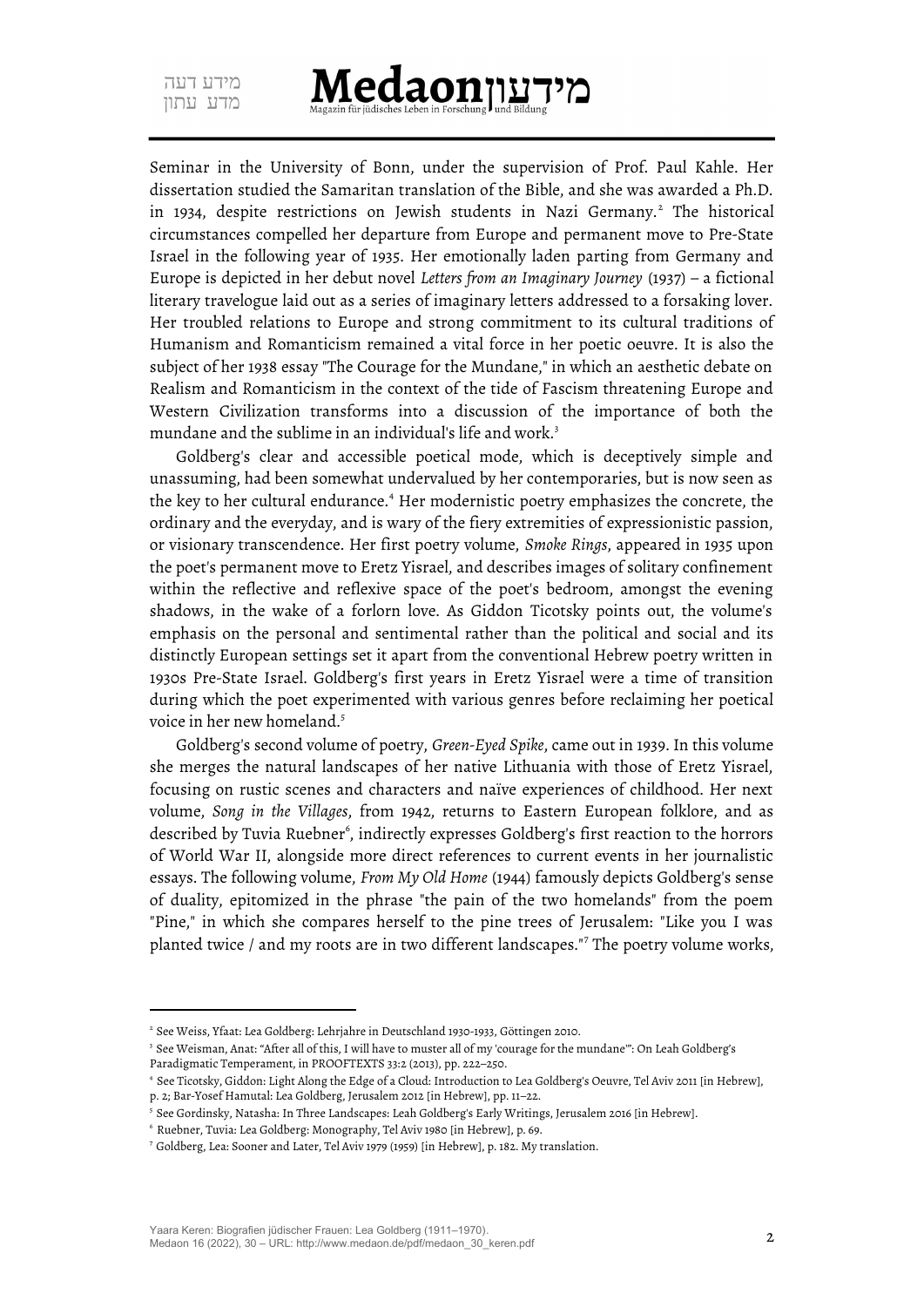מידעווMedaon

<span id="page-2-0"></span>as Ruebner<sup>[8](#page-2-1)</sup> observes, to resurrect the lost past, home and mode of being that have all been utterly obliterated.

Goldberg's next poetry volume, published following the novel *And This is the Light*, which further explores the author's conflicted relationship to the lost world of Eastern European Jewish life, was *On the Blossoming* (1948), in which the response to World War II is processed and shaped through a vegetation myth, in images of growth and renewal, beauty and hope, alongside hopelessness, demise and death. One of the iconic poems from this volume, entitled after its first line "Will the Days Come," describes the desire for healing through immersion in nature and a reestablishment of the Humanist perspective in the wake of violence and destruction. The volume expresses the strong Italian influence on Goldberg, who was the translator of Petrarch's sonnets into Hebrew. These influences are evident both thematically and stylistically, with the reliance on the poetical forms of the Italian Renaissance. According to Ruebner,<sup>[9](#page-2-3)</sup> the choice of these closed poetical patterns mirrors the desire for stability and reassurance in the wake of the war, and it is further developed in her next volume, *Morning Lightning* (1955), in which the form of the Italian sonnet is prominent. This volume includes a pseudo-historical sonnet cycle titled "The Love of Therese du Meun" written from the perspective of a seventeenth century French noblewoman and describing a platonic, metaphysical love affair.

<span id="page-2-2"></span>In 1959 Goldberg collected her poetical work in the anthology *Sooner and Later*, making various changes, omitting some of her earlier poems and adding verses to others, as well as an entirely new section of poems, entitled "Final Words." The comprehensive summary of her poetical oeuvre was received with mixed reactions: alongside praise by her many supporters, two prominent reviewers, poet Natan Zach and literary scholar Dan Miron, criticized the poet's overall poetic mode and devalued her contribution to Hebrew poetry. Goldberg's final poetical volume, *With This Night* (1964), conveys the bitterness of this rejection and an overall atmosphere of demise characteristic of the poet's final years. In 1970, she died from cancer at the age of 59; posthumously, Ruebner edited a volume of published and unpublished poems from her final years, which came out under the title *The Rest of Life* in 1971.

<span id="page-2-4"></span>Several other non-poetic works have become an inseparable part of the poet's oeuvre, extending and enriching her cultural connotations. *A Meeting with a Poet* (1952) is a memoir recounting her acquaintance with the Hebrew poet Avraham Ben Yitzhak, which developed into a personal and intellectual friendship as well as a one-sided infatuation. This complex text lends itself to discussions of genre, gender and aesthetics.<sup>[10](#page-2-5)</sup> Of her plays, the most popular is "The Lady of the Castle" (1956), in which a count hides a young Jewish girl in a historical castle in order to save her from the Nazis, but keeps her captive and oblivious to the fact that the war had ended. The play brings to the foreground the fundamental tension between the appeal of the Romantic and timeless and the demands of historical reality. Finally, Goldberg's wide range of writings for children, which includes song lyrics and books which have become classics (for example, *A Room for Rent*,

<span id="page-2-1"></span>[<sup>8</sup>](#page-2-0) Ruebner, Tuvia: Lea Goldberg: Monography, pp. 75–78.

<span id="page-2-3"></span>[<sup>9</sup>](#page-2-2) Ibid., p. 106.

<span id="page-2-5"></span><sup>&</sup>lt;sup>[10](#page-2-4)</sup> See Weisman, Anat: The Memoire as a Polemic Debate: Lea Goldberg's image in Meeting with a Poet. In Kartun-Blum, Ruth/Weisman, Anat (eds.): Meetings with a Poet, Tel Aviv 2000 [in Hebrew], pp. 74–97.